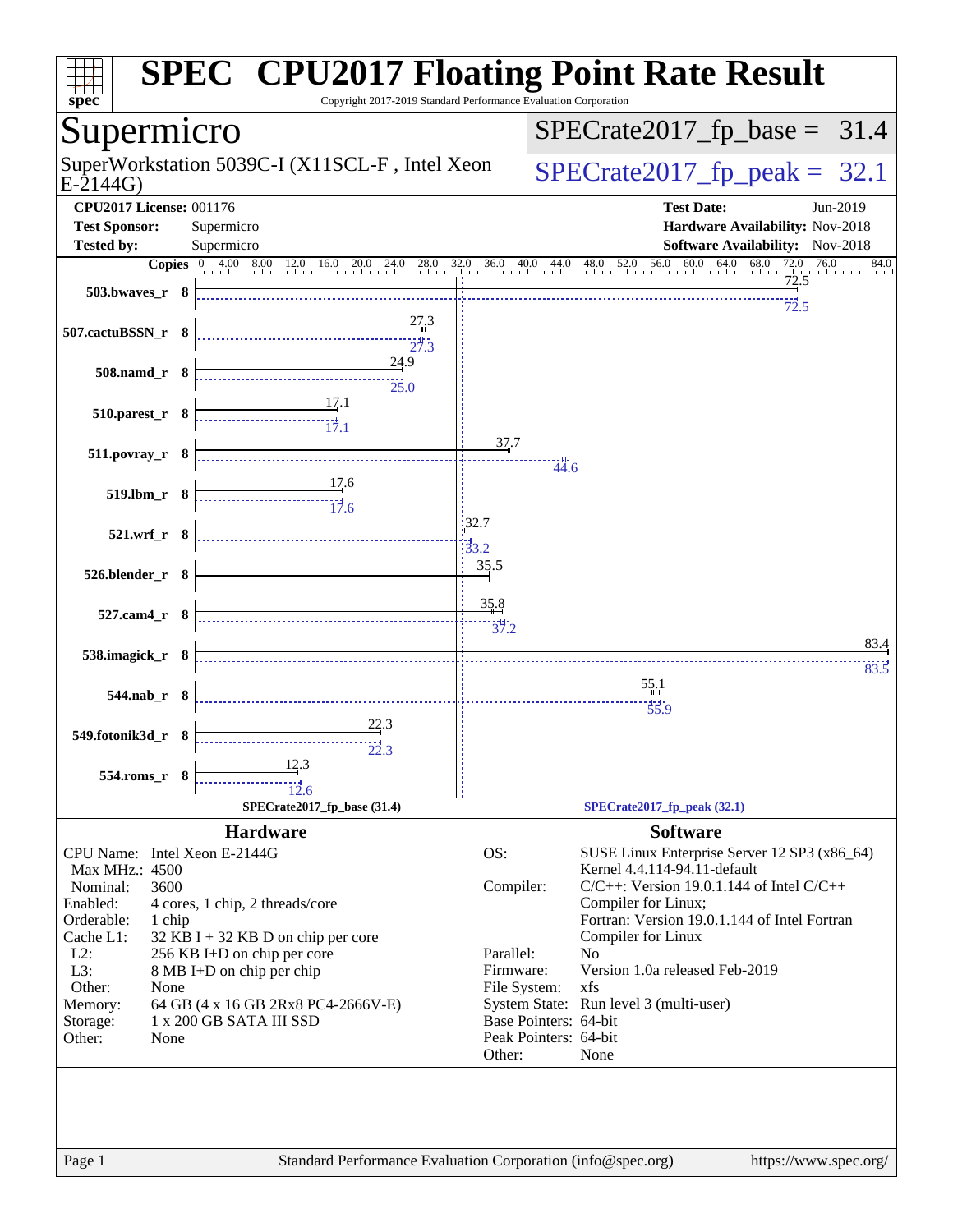

Copyright 2017-2019 Standard Performance Evaluation Corporation

## Supermicro

 $E-2144G$ SuperWorkstation 5039C-I (X11SCL-F, Intel Xeon  $\big|$  [SPECrate2017\\_fp\\_peak =](http://www.spec.org/auto/cpu2017/Docs/result-fields.html#SPECrate2017fppeak) 32.1

 $SPECTate2017_fp\_base = 31.4$ 

**[CPU2017 License:](http://www.spec.org/auto/cpu2017/Docs/result-fields.html#CPU2017License)** 001176 **[Test Date:](http://www.spec.org/auto/cpu2017/Docs/result-fields.html#TestDate)** Jun-2019

#### **[Test Sponsor:](http://www.spec.org/auto/cpu2017/Docs/result-fields.html#TestSponsor)** Supermicro **[Hardware Availability:](http://www.spec.org/auto/cpu2017/Docs/result-fields.html#HardwareAvailability)** Nov-2018 **[Tested by:](http://www.spec.org/auto/cpu2017/Docs/result-fields.html#Testedby)** Supermicro **Supermicro [Software Availability:](http://www.spec.org/auto/cpu2017/Docs/result-fields.html#SoftwareAvailability)** Nov-2018

|                          | <b>Base</b>   |                |       |                |       |                | <b>Peak</b> |               |                |              |                |              |                |              |
|--------------------------|---------------|----------------|-------|----------------|-------|----------------|-------------|---------------|----------------|--------------|----------------|--------------|----------------|--------------|
| <b>Benchmark</b>         | <b>Copies</b> | <b>Seconds</b> | Ratio | <b>Seconds</b> | Ratio | <b>Seconds</b> | Ratio       | <b>Copies</b> | <b>Seconds</b> | <b>Ratio</b> | <b>Seconds</b> | <b>Ratio</b> | <b>Seconds</b> | <b>Ratio</b> |
| $503.bwaves_r$           | 8             | 1107           | 72.5  | 1107           | 72.5  | 1107           | 72.4        | 8             | 1107           | 72.4         | 1107           | 72.5         | 1107           | 72.5         |
| 507.cactuBSSN r          | 8             | 371            | 27.3  | 371            | 27.3  | 367            | 27.6        | 8             | 374            | 27.1         | 359            | 28.2         | 371            | 27.3         |
| $508$ .namd $r$          | 8             | 305            | 24.9  | 304            | 25.0  | 306            | 24.8        | 8             | 305            | 24.9         | 304            | 25.0         | 305            | 25.0         |
| 510.parest_r             | 8             | 1222           | 17.1  | 1225           | 17.1  | 1220           | 17.2        | 8             | 1225           | 17.1         | 1221           | 17.1         | 1232           | 17.0         |
| 511.povray_r             | 8             | 496            | 37.6  | 496            | 37.7  | 493            | 37.9        | 8             | 419            | 44.6         | 423            | 44.2         | 415            | 45.0         |
| 519.1bm r                | 8             | 478            | 17.6  | 478            | 17.6  | 479            | 17.6        | 8             | 478            | 17.6         | 478            | 17.6         | 478            | 17.6         |
| $521$ .wrf r             | 8             | 548            | 32.7  | 548            | 32.7  | 554            | 32.3        | 8             | 541            | 33.2         | 540            | 33.2         | 542            | 33.0         |
| 526.blender r            | 8             | 344            | 35.5  | 344            | 35.4  | 344            | 35.5        | 8             | 344            | 35.5         | 344            | 35.4         | 344            | 35.5         |
| $527$ .cam $4$ r         | 8             | 391            | 35.8  | 393            | 35.6  | 379            | 37.0        | 8             | 371            | 37.8         | 376            | 37.2         | 381            | 36.7         |
| 538.imagick_r            | 8             | 239            | 83.3  | 239            | 83.4  | 238            | 83.4        | 8             | 238            | 83.5         | 239            | 83.4         | 238            | 83.5         |
| $544$ .nab_r             | 8             | 241            | 55.8  | 244            | 55.1  | 245            | 55.0        | 8             | 238            | 56.6         | 245            | 54.9         | 241            | 55.9         |
| 549.fotonik3d r          | 8             | 1401           | 22.3  | 1401           | 22.3  | 1400           | 22.3        | 8             | 1400           | 22.3         | 1400           | 22.3         | 1398           | 22.3         |
| $554$ .roms_r            | 8             | 1036           | 12.3  | 1039           | 12.2  | 1035           | 12.3        | 8             | 1007           | 12.6         | 1007           | <u>12.6</u>  | 1004           | 12.7         |
| $SPECrate2017$ fp base = | 31.4          |                |       |                |       |                |             |               |                |              |                |              |                |              |

**[Results Table](http://www.spec.org/auto/cpu2017/Docs/result-fields.html#ResultsTable)**

**[SPECrate2017\\_fp\\_peak =](http://www.spec.org/auto/cpu2017/Docs/result-fields.html#SPECrate2017fppeak) 32.1**

Results appear in the [order in which they were run](http://www.spec.org/auto/cpu2017/Docs/result-fields.html#RunOrder). Bold underlined text [indicates a median measurement](http://www.spec.org/auto/cpu2017/Docs/result-fields.html#Median).

#### **[Submit Notes](http://www.spec.org/auto/cpu2017/Docs/result-fields.html#SubmitNotes)**

 The taskset mechanism was used to bind copies to processors. The config file option 'submit' was used to generate taskset commands to bind each copy to a specific processor. For details, please see the config file.

### **[Operating System Notes](http://www.spec.org/auto/cpu2017/Docs/result-fields.html#OperatingSystemNotes)**

Stack size set to unlimited using "ulimit -s unlimited"

#### **[General Notes](http://www.spec.org/auto/cpu2017/Docs/result-fields.html#GeneralNotes)**

Environment variables set by runcpu before the start of the run: LD LIBRARY PATH = "/home/cpu2017/lib/ia32:/home/cpu2017/lib/intel64"

 Binaries compiled on a system with 1x Intel Core i9-7900X CPU + 32GB RAM memory using Redhat Enterprise Linux 7.5 Transparent Huge Pages enabled by default Prior to runcpu invocation Filesystem page cache synced and cleared with: sync; echo 3> /proc/sys/vm/drop\_caches

 Yes: The test sponsor attests, as of date of publication, that CVE-2017-5754 (Meltdown) is mitigated in the system as tested and documented.

**(Continued on next page)**

| Page 2 | Standard Performance Evaluation Corporation (info@spec.org) | https://www.spec.org/ |
|--------|-------------------------------------------------------------|-----------------------|
|--------|-------------------------------------------------------------|-----------------------|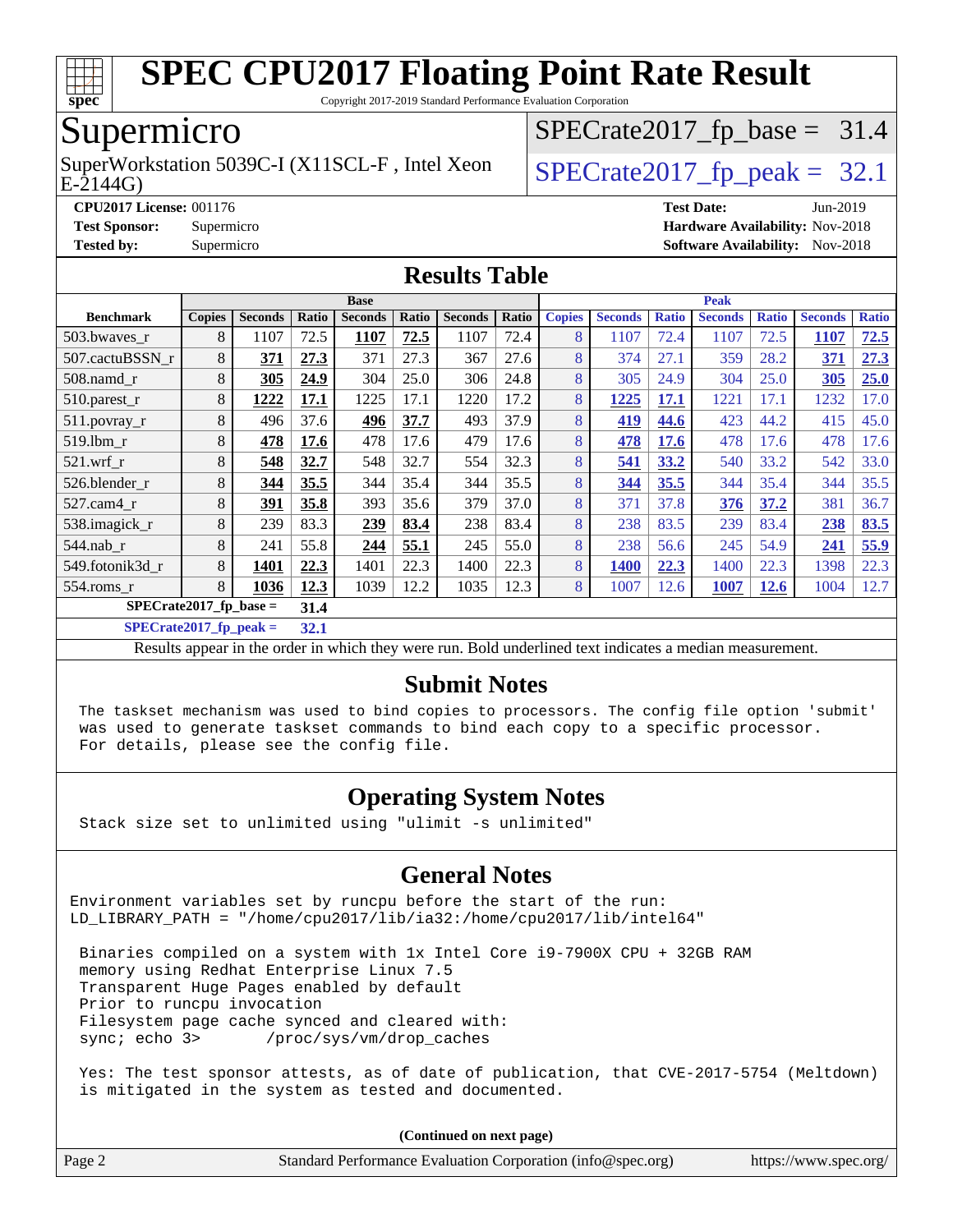

Copyright 2017-2019 Standard Performance Evaluation Corporation

### Supermicro

E-2144G) SuperWorkstation 5039C-I (X11SCL-F, Intel Xeon  $\big|$  [SPECrate2017\\_fp\\_peak =](http://www.spec.org/auto/cpu2017/Docs/result-fields.html#SPECrate2017fppeak) 32.1

 $SPECTate2017_fp\_base = 31.4$ 

**[CPU2017 License:](http://www.spec.org/auto/cpu2017/Docs/result-fields.html#CPU2017License)** 001176 **[Test Date:](http://www.spec.org/auto/cpu2017/Docs/result-fields.html#TestDate)** Jun-2019 **[Test Sponsor:](http://www.spec.org/auto/cpu2017/Docs/result-fields.html#TestSponsor)** Supermicro **[Hardware Availability:](http://www.spec.org/auto/cpu2017/Docs/result-fields.html#HardwareAvailability)** Nov-2018 **[Tested by:](http://www.spec.org/auto/cpu2017/Docs/result-fields.html#Testedby)** Supermicro **[Software Availability:](http://www.spec.org/auto/cpu2017/Docs/result-fields.html#SoftwareAvailability)** Nov-2018

#### **[General Notes \(Continued\)](http://www.spec.org/auto/cpu2017/Docs/result-fields.html#GeneralNotes)**

 Yes: The test sponsor attests, as of date of publication, that CVE-2017-5753 (Spectre variant 1) is mitigated in the system as tested and documented. Yes: The test sponsor attests, as of date of publication, that CVE-2017-5715 (Spectre variant 2) is mitigated in the system as tested and documented.

#### **[Platform Notes](http://www.spec.org/auto/cpu2017/Docs/result-fields.html#PlatformNotes)**

Page 3 Standard Performance Evaluation Corporation [\(info@spec.org\)](mailto:info@spec.org) <https://www.spec.org/> Sysinfo program /home/cpu2017/bin/sysinfo Rev: r5974 of 2018-05-19 9bcde8f2999c33d61f64985e45859ea9 running on linux-65nv Fri Jun 21 13:26:12 2019 SUT (System Under Test) info as seen by some common utilities. For more information on this section, see <https://www.spec.org/cpu2017/Docs/config.html#sysinfo> From /proc/cpuinfo model name : Intel(R) Xeon(R) E-2144G CPU @ 3.60GHz 1 "physical id"s (chips) 8 "processors" cores, siblings (Caution: counting these is hw and system dependent. The following excerpts from /proc/cpuinfo might not be reliable. Use with caution.) cpu cores : 4 siblings : 8 physical 0: cores 0 1 2 3 From lscpu: Architecture: x86\_64 CPU op-mode(s): 32-bit, 64-bit Byte Order: Little Endian  $CPU(s):$  8 On-line CPU(s) list: 0-7 Thread(s) per core: 2 Core(s) per socket: 4  $Sockets(s):$  1 NUMA node(s): 1 Vendor ID: GenuineIntel CPU family: 6 Model: 158 Model name:  $Intel(R)$  Xeon(R) E-2144G CPU @ 3.60GHz Stepping: 10 CPU MHz: 4499.492 CPU max MHz: 4500.0000 CPU min MHz: 800.0000 BogoMIPS: 7199.99 Virtualization: VT-x L1d cache: 32K **(Continued on next page)**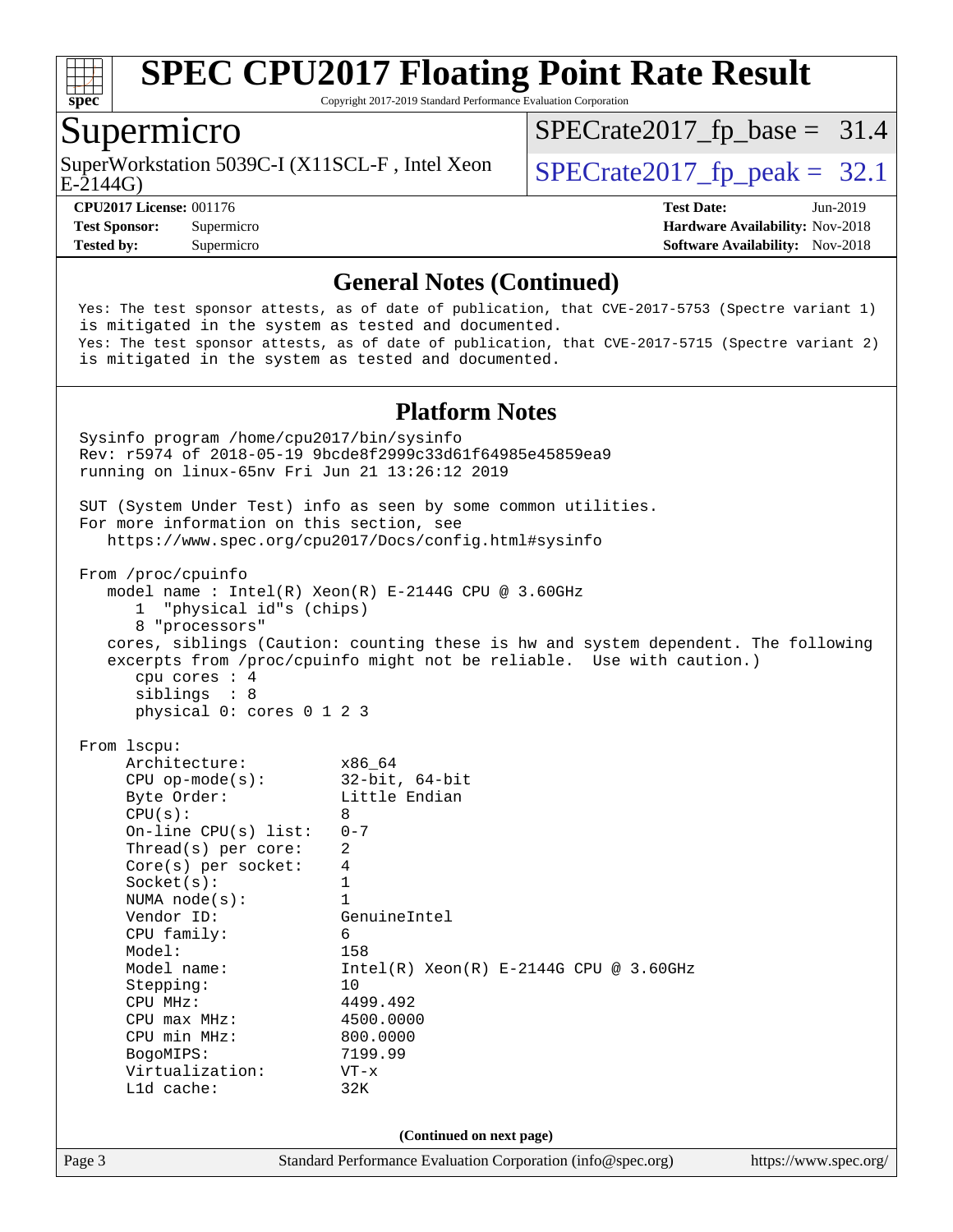

Copyright 2017-2019 Standard Performance Evaluation Corporation

### Supermicro

E-2144G) SuperWorkstation 5039C-I (X11SCL-F, Intel Xeon  $\big|$  [SPECrate2017\\_fp\\_peak =](http://www.spec.org/auto/cpu2017/Docs/result-fields.html#SPECrate2017fppeak) 32.1

 $SPECTate2017_fp\_base = 31.4$ 

**[Tested by:](http://www.spec.org/auto/cpu2017/Docs/result-fields.html#Testedby)** Supermicro **Supermicro [Software Availability:](http://www.spec.org/auto/cpu2017/Docs/result-fields.html#SoftwareAvailability)** Nov-2018

**[CPU2017 License:](http://www.spec.org/auto/cpu2017/Docs/result-fields.html#CPU2017License)** 001176 **[Test Date:](http://www.spec.org/auto/cpu2017/Docs/result-fields.html#TestDate)** Jun-2019 **[Test Sponsor:](http://www.spec.org/auto/cpu2017/Docs/result-fields.html#TestSponsor)** Supermicro **[Hardware Availability:](http://www.spec.org/auto/cpu2017/Docs/result-fields.html#HardwareAvailability)** Nov-2018

#### **[Platform Notes \(Continued\)](http://www.spec.org/auto/cpu2017/Docs/result-fields.html#PlatformNotes)**

L1i cache: 32K L2 cache: 256K L3 cache: 8192K NUMA node0 CPU(s): 0-7 Flags: fpu vme de pse tsc msr pae mce cx8 apic sep mtrr pge mca cmov

 pat pse36 clflush dts acpi mmx fxsr sse sse2 ss ht tm pbe syscall nx pdpe1gb rdtscp lm constant\_tsc art arch\_perfmon pebs bts rep\_good nopl xtopology nonstop\_tsc aperfmperf eagerfpu pni pclmulqdq dtes64 monitor ds\_cpl vmx smx est tm2 ssse3 sdbg fma cx16 xtpr pdcm pcid sse4\_1 sse4\_2 x2apic movbe popcnt tsc\_deadline\_timer aes xsave avx f16c rdrand lahf\_lm abm 3dnowprefetch ida arat epb invpcid\_single pln pts dtherm hwp hwp\_notify hwp\_act\_window hwp\_epp intel\_pt rsb\_ctxsw spec\_ctrl retpoline kaiser tpr\_shadow vnmi flexpriority ept vpid fsgsbase tsc\_adjust bmi1 hle avx2 smep bmi2 erms invpcid rtm mpx rdseed adx smap clflushopt xsaveopt xsavec xgetbv1

 /proc/cpuinfo cache data cache size : 8192 KB

 From numactl --hardware WARNING: a numactl 'node' might or might not correspond to a physical chip.

 available: 1 nodes (0) node 0 cpus: 0 1 2 3 4 5 6 7 node 0 size: 64333 MB node 0 free: 54168 MB node distances: node 0

 From /proc/meminfo MemTotal: 65877328 kB HugePages\_Total: 0 Hugepagesize: 2048 kB

From /etc/\*release\* /etc/\*version\*

 SuSE-release: SUSE Linux Enterprise Server 12 (x86\_64)

VERSION = 12

0: 10

PATCHLEVEL = 3

 # This file is deprecated and will be removed in a future service pack or release. # Please check /etc/os-release for details about this release.

 os-release: NAME="SLES" VERSION="12-SP3"

 VERSION\_ID="12.3" PRETTY\_NAME="SUSE Linux Enterprise Server 12 SP3" ID="sles"

 ANSI\_COLOR="0;32" CPE\_NAME="cpe:/o:suse:sles:12:sp3"

**(Continued on next page)**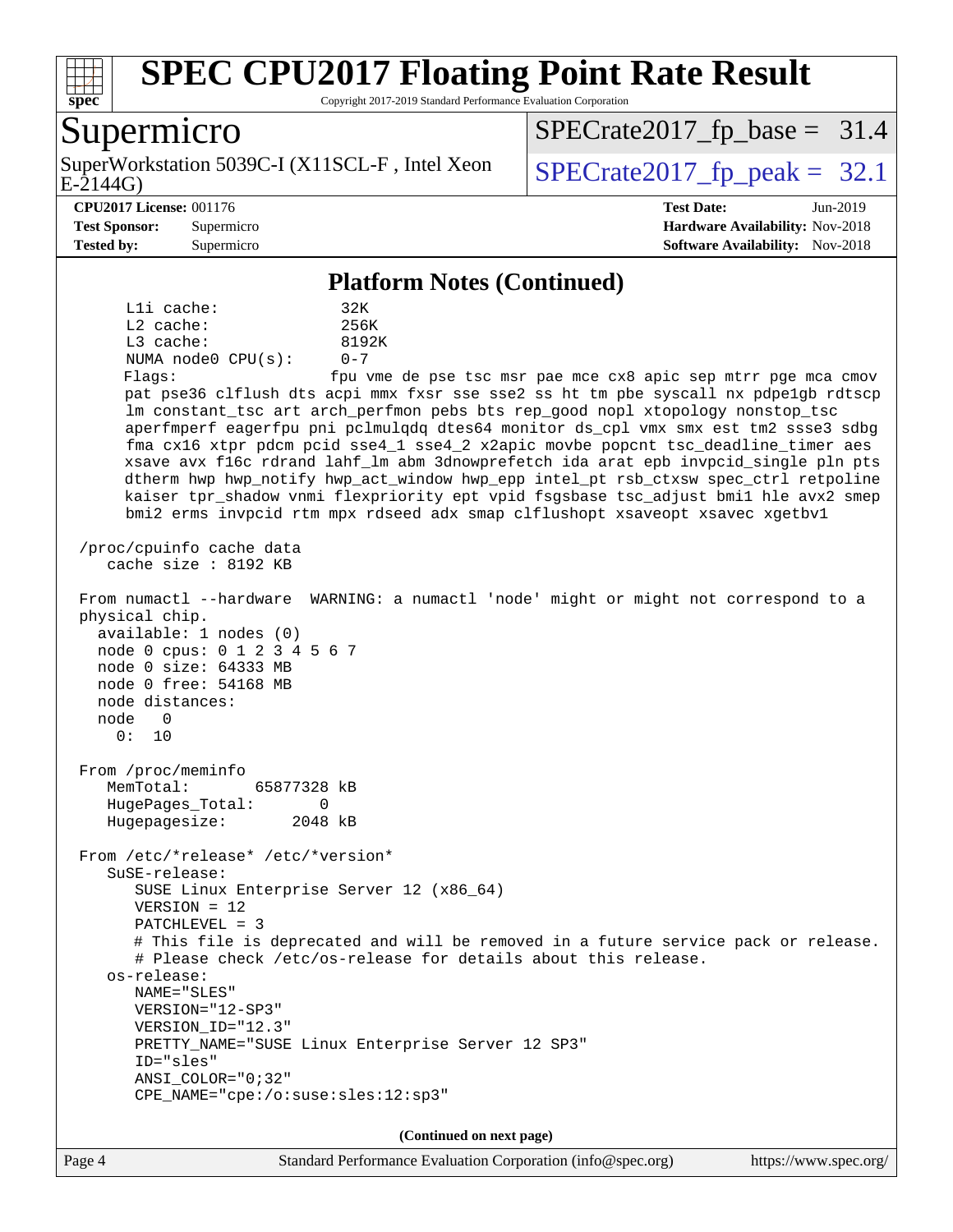

Copyright 2017-2019 Standard Performance Evaluation Corporation

### Supermicro

SuperWorkstation 5039C-I (X11SCL-F, Intel Xeon  $\big|$  [SPECrate2017\\_fp\\_peak =](http://www.spec.org/auto/cpu2017/Docs/result-fields.html#SPECrate2017fppeak) 32.1

 $SPECTate2017_fp\_base = 31.4$ 

E-2144G)

**[Tested by:](http://www.spec.org/auto/cpu2017/Docs/result-fields.html#Testedby)** Supermicro [Software Availability:](http://www.spec.org/auto/cpu2017/Docs/result-fields.html#SoftwareAvailability) Nov-2018

**[CPU2017 License:](http://www.spec.org/auto/cpu2017/Docs/result-fields.html#CPU2017License)** 001176 **[Test Date:](http://www.spec.org/auto/cpu2017/Docs/result-fields.html#TestDate)** Jun-2019 **[Test Sponsor:](http://www.spec.org/auto/cpu2017/Docs/result-fields.html#TestSponsor)** Supermicro **[Hardware Availability:](http://www.spec.org/auto/cpu2017/Docs/result-fields.html#HardwareAvailability)** Nov-2018

#### **[Platform Notes \(Continued\)](http://www.spec.org/auto/cpu2017/Docs/result-fields.html#PlatformNotes)**

uname -a:

 Linux linux-65nv 4.4.114-94.11-default #1 SMP Thu Feb 1 19:28:26 UTC 2018 (4309ff9) x86\_64 x86\_64 x86\_64 GNU/Linux

Kernel self-reported vulnerability status:

 CVE-2017-5754 (Meltdown): Mitigation: PTI CVE-2017-5753 (Spectre variant 1): Mitigation: Barriers CVE-2017-5715 (Spectre variant 2): Mitigation: IBRS+IBPB

run-level 3 Jun 21 06:50

 SPEC is set to: /home/cpu2017 Filesystem Type Size Used Avail Use% Mounted on /dev/sda3 xfs 145G 22G 123G 16% /home

 Additional information from dmidecode follows. WARNING: Use caution when you interpret this section. The 'dmidecode' program reads system data which is "intended to allow hardware to be accurately determined", but the intent may not be met, as there are frequent changes to hardware, firmware, and the "DMTF SMBIOS" standard. BIOS American Megatrends Inc. 1.0a 02/14/2019 Memory: 4x Micron 18ADF2G72AZ-2G6H1R 16 GB 2 rank 2667

(End of data from sysinfo program)

#### **[Compiler Version Notes](http://www.spec.org/auto/cpu2017/Docs/result-fields.html#CompilerVersionNotes)**

Page 5 Standard Performance Evaluation Corporation [\(info@spec.org\)](mailto:info@spec.org) <https://www.spec.org/> ============================================================================== CC 519.lbm\_r(base) 538.imagick\_r(base, peak) 544.nab\_r(base, peak) ------------------------------------------------------------------------------ Intel(R) C Intel(R) 64 Compiler for applications running on Intel(R)  $64$ , Version 19.0.1.144 Build 20181018 Copyright (C) 1985-2018 Intel Corporation. All rights reserved. ------------------------------------------------------------------------------ ============================================================================== CC 519.lbm\_r(peak) ------------------------------------------------------------------------------ Intel(R) C Intel(R) 64 Compiler for applications running on Intel(R)  $64$ , Version 19.0.1.144 Build 20181018 Copyright (C) 1985-2018 Intel Corporation. All rights reserved. ------------------------------------------------------------------------------ ============================================================================== **(Continued on next page)**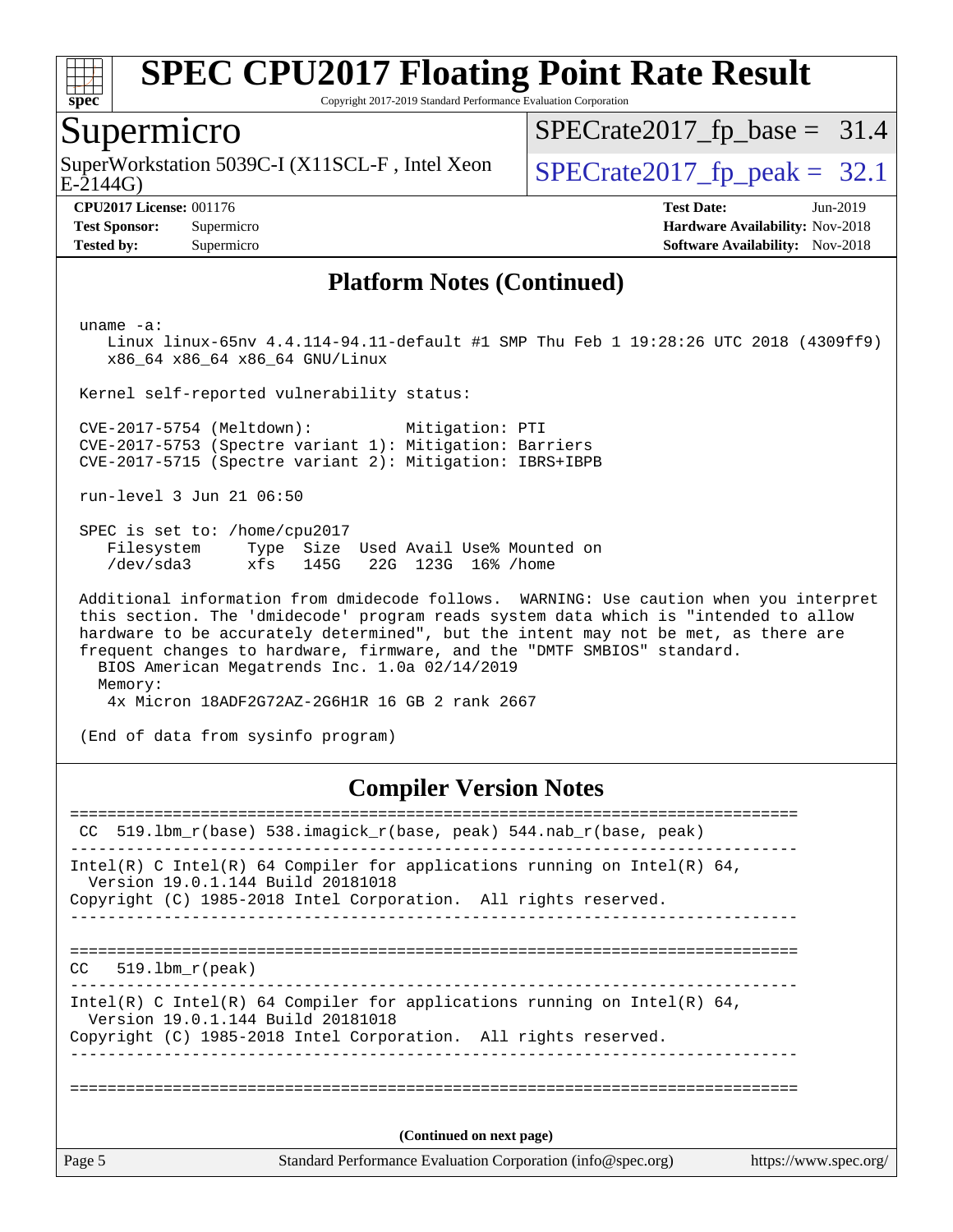

Copyright 2017-2019 Standard Performance Evaluation Corporation

Supermicro<br>SuperWorkstation 5039C-I (X11SCL-F, Intel Xeon E-2144G)

 $SPECrate2017_fp\_base = 31.4$ 

 $SPECTate2017_f p\_peak = 32.1$ 

**[CPU2017 License:](http://www.spec.org/auto/cpu2017/Docs/result-fields.html#CPU2017License)** 001176 **[Test Date:](http://www.spec.org/auto/cpu2017/Docs/result-fields.html#TestDate)** Jun-2019 **[Test Sponsor:](http://www.spec.org/auto/cpu2017/Docs/result-fields.html#TestSponsor)** Supermicro **[Hardware Availability:](http://www.spec.org/auto/cpu2017/Docs/result-fields.html#HardwareAvailability)** Nov-2018 **[Tested by:](http://www.spec.org/auto/cpu2017/Docs/result-fields.html#Testedby)** Supermicro **Supermicro [Software Availability:](http://www.spec.org/auto/cpu2017/Docs/result-fields.html#SoftwareAvailability)** Nov-2018

#### **[Compiler Version Notes \(Continued\)](http://www.spec.org/auto/cpu2017/Docs/result-fields.html#CompilerVersionNotes)**

| $Intel(R)$ Fortran Intel(R) 64 Compiler for applications running on Intel(R)<br>(Continued on next page)                                                                                                                                                                                                                                                                 |  |
|--------------------------------------------------------------------------------------------------------------------------------------------------------------------------------------------------------------------------------------------------------------------------------------------------------------------------------------------------------------------------|--|
|                                                                                                                                                                                                                                                                                                                                                                          |  |
| Intel(R) C++ Intel(R) 64 Compiler for applications running on Intel(R) 64,<br>Version 19.0.1.144 Build 20181018<br>Copyright (C) 1985-2018 Intel Corporation. All rights reserved.<br>Intel(R) C Intel(R) 64 Compiler for applications running on Intel(R) 64,<br>Version 19.0.1.144 Build 20181018<br>Copyright (C) 1985-2018 Intel Corporation. All rights reserved.   |  |
| FC 507.cactuBSSN_r(base, peak)                                                                                                                                                                                                                                                                                                                                           |  |
| Intel(R) $C++$ Intel(R) 64 Compiler for applications running on Intel(R) 64,<br>Version 19.0.1.144 Build 20181018<br>Copyright (C) 1985-2018 Intel Corporation. All rights reserved.<br>Intel(R) C Intel(R) 64 Compiler for applications running on Intel(R) 64,<br>Version 19.0.1.144 Build 20181018<br>Copyright (C) 1985-2018 Intel Corporation. All rights reserved. |  |
| $CC = 511. povray_r (peak)$                                                                                                                                                                                                                                                                                                                                              |  |
| Copyright (C) 1985-2018 Intel Corporation. All rights reserved.                                                                                                                                                                                                                                                                                                          |  |
| Copyright (C) 1985-2018 Intel Corporation. All rights reserved.<br>Intel(R) C Intel(R) 64 Compiler for applications running on Intel(R) 64,<br>Version 19.0.1.144 Build 20181018                                                                                                                                                                                         |  |
| Intel(R) $C++$ Intel(R) 64 Compiler for applications running on Intel(R) 64,<br>Version 19.0.1.144 Build 20181018                                                                                                                                                                                                                                                        |  |
| CC 511.povray_r(base) 526.blender_r(base, peak)                                                                                                                                                                                                                                                                                                                          |  |
| Intel(R) $C++$ Intel(R) 64 Compiler for applications running on Intel(R) 64,<br>Version 19.0.1.144 Build 20181018<br>Copyright (C) 1985-2018 Intel Corporation. All rights reserved.                                                                                                                                                                                     |  |
| CXXC $508.namd_r(peak)$                                                                                                                                                                                                                                                                                                                                                  |  |
| ________________                                                                                                                                                                                                                                                                                                                                                         |  |
| Version 19.0.1.144 Build 20181018<br>Copyright (C) 1985-2018 Intel Corporation. All rights reserved.                                                                                                                                                                                                                                                                     |  |
|                                                                                                                                                                                                                                                                                                                                                                          |  |
| CXXC 508.namd_r(base) 510.parest_r(base, peak)<br>Intel(R) $C++$ Intel(R) 64 Compiler for applications running on Intel(R) 64,                                                                                                                                                                                                                                           |  |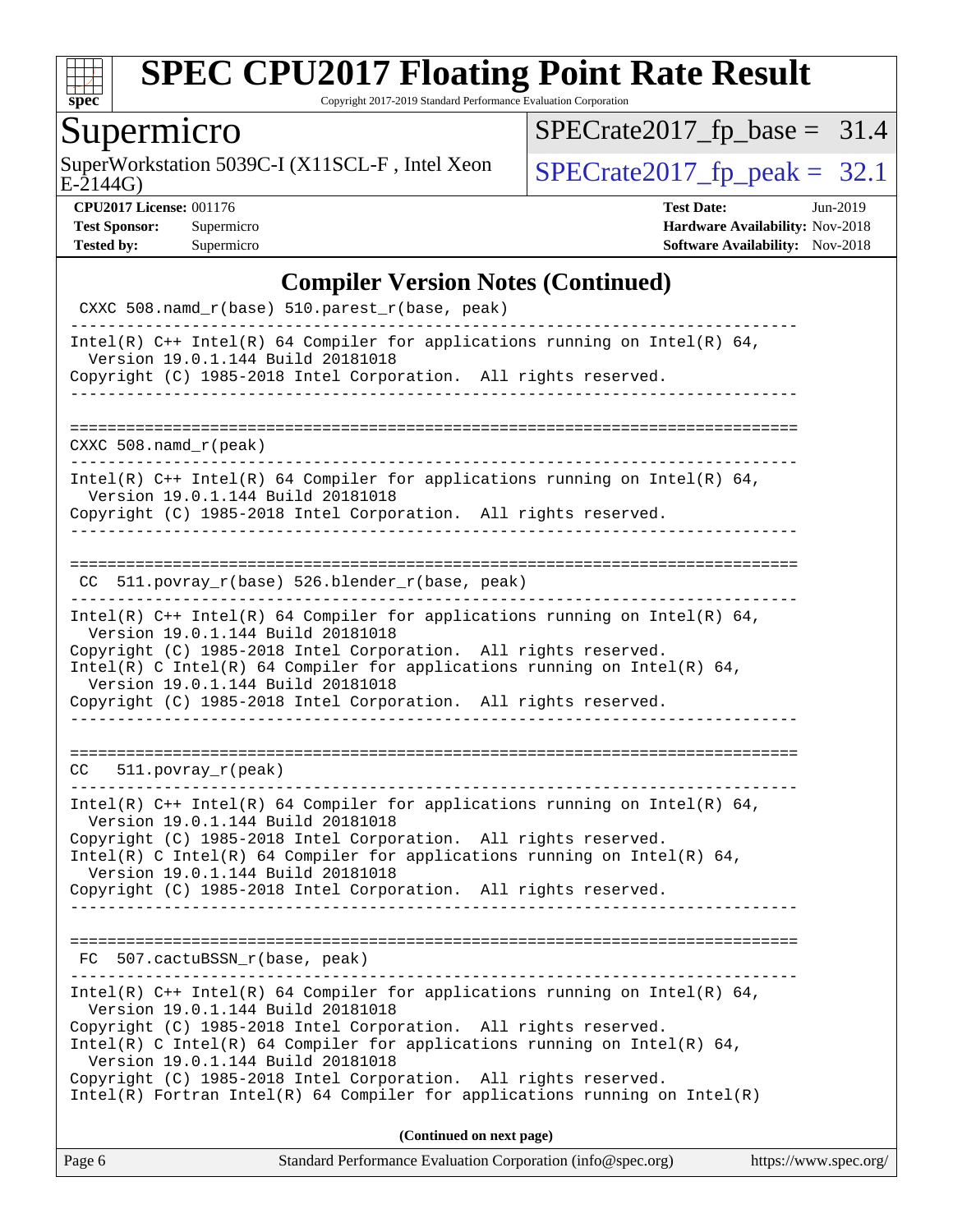

Copyright 2017-2019 Standard Performance Evaluation Corporation

# Supermicro

SuperWorkstation 5039C-I (X11SCL-F, Intel Xeon  $SPECrate2017_fp\_peak = 32.1$ 

 $SPECrate2017_fp\_base = 31.4$ 

E-2144G)

**[CPU2017 License:](http://www.spec.org/auto/cpu2017/Docs/result-fields.html#CPU2017License)** 001176 **[Test Date:](http://www.spec.org/auto/cpu2017/Docs/result-fields.html#TestDate)** Jun-2019 **[Test Sponsor:](http://www.spec.org/auto/cpu2017/Docs/result-fields.html#TestSponsor)** Supermicro **[Hardware Availability:](http://www.spec.org/auto/cpu2017/Docs/result-fields.html#HardwareAvailability)** Nov-2018 **[Tested by:](http://www.spec.org/auto/cpu2017/Docs/result-fields.html#Testedby)** Supermicro **Supermicro [Software Availability:](http://www.spec.org/auto/cpu2017/Docs/result-fields.html#SoftwareAvailability)** Nov-2018

#### **[Compiler Version Notes \(Continued\)](http://www.spec.org/auto/cpu2017/Docs/result-fields.html#CompilerVersionNotes)**

| 64, Version 19.0.1.144 Build 20181018<br>Copyright (C) 1985-2018 Intel Corporation. All rights reserved.                                                                                                                                                                                                                                                                     |
|------------------------------------------------------------------------------------------------------------------------------------------------------------------------------------------------------------------------------------------------------------------------------------------------------------------------------------------------------------------------------|
| 503.bwaves_r(base, peak) 549.fotonik3d_r(base, peak) 554.roms_r(base)<br>FC                                                                                                                                                                                                                                                                                                  |
| $Intel(R)$ Fortran Intel(R) 64 Compiler for applications running on Intel(R)<br>64, Version 19.0.1.144 Build 20181018<br>Copyright (C) 1985-2018 Intel Corporation. All rights reserved.                                                                                                                                                                                     |
| $FC$ 554.roms $r$ (peak)                                                                                                                                                                                                                                                                                                                                                     |
| Intel(R) Fortran Intel(R) 64 Compiler for applications running on Intel(R)<br>64, Version 19.0.1.144 Build 20181018<br>Copyright (C) 1985-2018 Intel Corporation. All rights reserved.<br>____________________                                                                                                                                                               |
| $CC$ 521.wrf_r(base) 527.cam4_r(base)                                                                                                                                                                                                                                                                                                                                        |
| $Intel(R)$ Fortran Intel(R) 64 Compiler for applications running on Intel(R)<br>64, Version 19.0.1.144 Build 20181018<br>Copyright (C) 1985-2018 Intel Corporation. All rights reserved.<br>Intel(R) C Intel(R) 64 Compiler for applications running on Intel(R) 64,<br>Version 19.0.1.144 Build 20181018<br>Copyright (C) 1985-2018 Intel Corporation. All rights reserved. |
| 521.wrf_r(peak) 527.cam4_r(peak)<br>CC                                                                                                                                                                                                                                                                                                                                       |
| $Intel(R)$ Fortran Intel(R) 64 Compiler for applications running on Intel(R)<br>64, Version 19.0.1.144 Build 20181018<br>Copyright (C) 1985-2018 Intel Corporation. All rights reserved.<br>Intel(R) C Intel(R) 64 Compiler for applications running on Intel(R) 64,<br>Version 19.0.1.144 Build 20181018<br>Copyright (C) 1985-2018 Intel Corporation. All rights reserved. |

### **[Base Compiler Invocation](http://www.spec.org/auto/cpu2017/Docs/result-fields.html#BaseCompilerInvocation)**

[C benchmarks:](http://www.spec.org/auto/cpu2017/Docs/result-fields.html#Cbenchmarks) [icc -m64 -std=c11](http://www.spec.org/cpu2017/results/res2019q3/cpu2017-20190625-15861.flags.html#user_CCbase_intel_icc_64bit_c11_33ee0cdaae7deeeab2a9725423ba97205ce30f63b9926c2519791662299b76a0318f32ddfffdc46587804de3178b4f9328c46fa7c2b0cd779d7a61945c91cd35)

**(Continued on next page)**

Page 7 Standard Performance Evaluation Corporation [\(info@spec.org\)](mailto:info@spec.org) <https://www.spec.org/>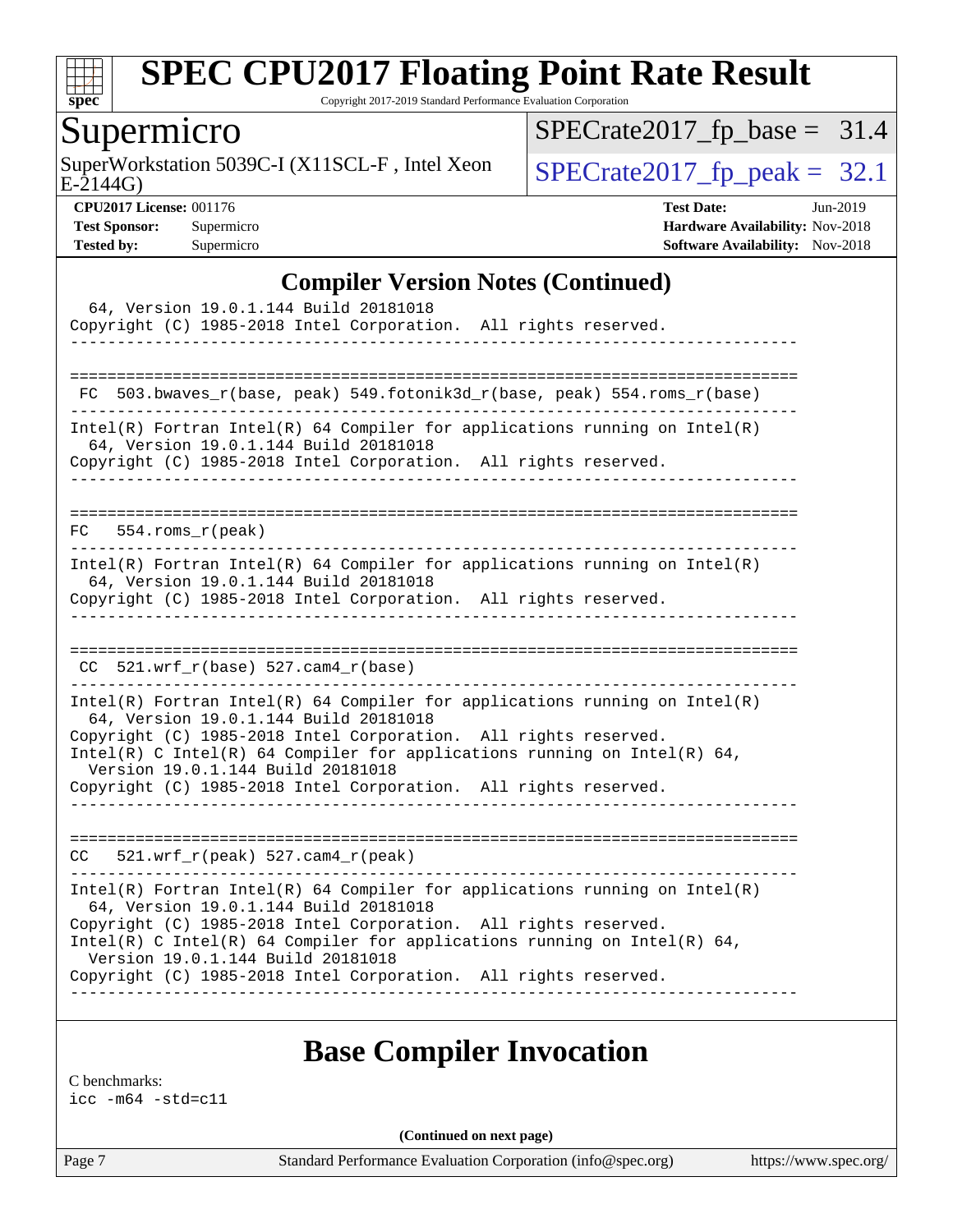

Copyright 2017-2019 Standard Performance Evaluation Corporation

### Supermicro

E-2144G) SuperWorkstation 5039C-I (X11SCL-F, Intel Xeon  $\big|$  [SPECrate2017\\_fp\\_peak =](http://www.spec.org/auto/cpu2017/Docs/result-fields.html#SPECrate2017fppeak) 32.1

 $SPECrate2017_fp\_base = 31.4$ 

**[Tested by:](http://www.spec.org/auto/cpu2017/Docs/result-fields.html#Testedby)** Supermicro **Supermicro [Software Availability:](http://www.spec.org/auto/cpu2017/Docs/result-fields.html#SoftwareAvailability)** Nov-2018

**[CPU2017 License:](http://www.spec.org/auto/cpu2017/Docs/result-fields.html#CPU2017License)** 001176 **[Test Date:](http://www.spec.org/auto/cpu2017/Docs/result-fields.html#TestDate)** Jun-2019 **[Test Sponsor:](http://www.spec.org/auto/cpu2017/Docs/result-fields.html#TestSponsor)** Supermicro **[Hardware Availability:](http://www.spec.org/auto/cpu2017/Docs/result-fields.html#HardwareAvailability)** Nov-2018

# **[Base Compiler Invocation \(Continued\)](http://www.spec.org/auto/cpu2017/Docs/result-fields.html#BaseCompilerInvocation)**

[C++ benchmarks](http://www.spec.org/auto/cpu2017/Docs/result-fields.html#CXXbenchmarks): [icpc -m64](http://www.spec.org/cpu2017/results/res2019q3/cpu2017-20190625-15861.flags.html#user_CXXbase_intel_icpc_64bit_4ecb2543ae3f1412ef961e0650ca070fec7b7afdcd6ed48761b84423119d1bf6bdf5cad15b44d48e7256388bc77273b966e5eb805aefd121eb22e9299b2ec9d9)

[Fortran benchmarks](http://www.spec.org/auto/cpu2017/Docs/result-fields.html#Fortranbenchmarks): [ifort -m64](http://www.spec.org/cpu2017/results/res2019q3/cpu2017-20190625-15861.flags.html#user_FCbase_intel_ifort_64bit_24f2bb282fbaeffd6157abe4f878425411749daecae9a33200eee2bee2fe76f3b89351d69a8130dd5949958ce389cf37ff59a95e7a40d588e8d3a57e0c3fd751)

[Benchmarks using both Fortran and C:](http://www.spec.org/auto/cpu2017/Docs/result-fields.html#BenchmarksusingbothFortranandC) [ifort -m64](http://www.spec.org/cpu2017/results/res2019q3/cpu2017-20190625-15861.flags.html#user_CC_FCbase_intel_ifort_64bit_24f2bb282fbaeffd6157abe4f878425411749daecae9a33200eee2bee2fe76f3b89351d69a8130dd5949958ce389cf37ff59a95e7a40d588e8d3a57e0c3fd751) [icc -m64 -std=c11](http://www.spec.org/cpu2017/results/res2019q3/cpu2017-20190625-15861.flags.html#user_CC_FCbase_intel_icc_64bit_c11_33ee0cdaae7deeeab2a9725423ba97205ce30f63b9926c2519791662299b76a0318f32ddfffdc46587804de3178b4f9328c46fa7c2b0cd779d7a61945c91cd35)

[Benchmarks using both C and C++](http://www.spec.org/auto/cpu2017/Docs/result-fields.html#BenchmarksusingbothCandCXX): [icpc -m64](http://www.spec.org/cpu2017/results/res2019q3/cpu2017-20190625-15861.flags.html#user_CC_CXXbase_intel_icpc_64bit_4ecb2543ae3f1412ef961e0650ca070fec7b7afdcd6ed48761b84423119d1bf6bdf5cad15b44d48e7256388bc77273b966e5eb805aefd121eb22e9299b2ec9d9) [icc -m64 -std=c11](http://www.spec.org/cpu2017/results/res2019q3/cpu2017-20190625-15861.flags.html#user_CC_CXXbase_intel_icc_64bit_c11_33ee0cdaae7deeeab2a9725423ba97205ce30f63b9926c2519791662299b76a0318f32ddfffdc46587804de3178b4f9328c46fa7c2b0cd779d7a61945c91cd35)

[Benchmarks using Fortran, C, and C++:](http://www.spec.org/auto/cpu2017/Docs/result-fields.html#BenchmarksusingFortranCandCXX) [icpc -m64](http://www.spec.org/cpu2017/results/res2019q3/cpu2017-20190625-15861.flags.html#user_CC_CXX_FCbase_intel_icpc_64bit_4ecb2543ae3f1412ef961e0650ca070fec7b7afdcd6ed48761b84423119d1bf6bdf5cad15b44d48e7256388bc77273b966e5eb805aefd121eb22e9299b2ec9d9) [icc -m64 -std=c11](http://www.spec.org/cpu2017/results/res2019q3/cpu2017-20190625-15861.flags.html#user_CC_CXX_FCbase_intel_icc_64bit_c11_33ee0cdaae7deeeab2a9725423ba97205ce30f63b9926c2519791662299b76a0318f32ddfffdc46587804de3178b4f9328c46fa7c2b0cd779d7a61945c91cd35) [ifort -m64](http://www.spec.org/cpu2017/results/res2019q3/cpu2017-20190625-15861.flags.html#user_CC_CXX_FCbase_intel_ifort_64bit_24f2bb282fbaeffd6157abe4f878425411749daecae9a33200eee2bee2fe76f3b89351d69a8130dd5949958ce389cf37ff59a95e7a40d588e8d3a57e0c3fd751)

# **[Base Portability Flags](http://www.spec.org/auto/cpu2017/Docs/result-fields.html#BasePortabilityFlags)**

 503.bwaves\_r: [-DSPEC\\_LP64](http://www.spec.org/cpu2017/results/res2019q3/cpu2017-20190625-15861.flags.html#suite_basePORTABILITY503_bwaves_r_DSPEC_LP64) 507.cactuBSSN\_r: [-DSPEC\\_LP64](http://www.spec.org/cpu2017/results/res2019q3/cpu2017-20190625-15861.flags.html#suite_basePORTABILITY507_cactuBSSN_r_DSPEC_LP64) 508.namd\_r: [-DSPEC\\_LP64](http://www.spec.org/cpu2017/results/res2019q3/cpu2017-20190625-15861.flags.html#suite_basePORTABILITY508_namd_r_DSPEC_LP64) 510.parest\_r: [-DSPEC\\_LP64](http://www.spec.org/cpu2017/results/res2019q3/cpu2017-20190625-15861.flags.html#suite_basePORTABILITY510_parest_r_DSPEC_LP64) 511.povray\_r: [-DSPEC\\_LP64](http://www.spec.org/cpu2017/results/res2019q3/cpu2017-20190625-15861.flags.html#suite_basePORTABILITY511_povray_r_DSPEC_LP64) 519.lbm\_r: [-DSPEC\\_LP64](http://www.spec.org/cpu2017/results/res2019q3/cpu2017-20190625-15861.flags.html#suite_basePORTABILITY519_lbm_r_DSPEC_LP64) 521.wrf\_r: [-DSPEC\\_LP64](http://www.spec.org/cpu2017/results/res2019q3/cpu2017-20190625-15861.flags.html#suite_basePORTABILITY521_wrf_r_DSPEC_LP64) [-DSPEC\\_CASE\\_FLAG](http://www.spec.org/cpu2017/results/res2019q3/cpu2017-20190625-15861.flags.html#b521.wrf_r_baseCPORTABILITY_DSPEC_CASE_FLAG) [-convert big\\_endian](http://www.spec.org/cpu2017/results/res2019q3/cpu2017-20190625-15861.flags.html#user_baseFPORTABILITY521_wrf_r_convert_big_endian_c3194028bc08c63ac5d04de18c48ce6d347e4e562e8892b8bdbdc0214820426deb8554edfa529a3fb25a586e65a3d812c835984020483e7e73212c4d31a38223) 526.blender\_r: [-DSPEC\\_LP64](http://www.spec.org/cpu2017/results/res2019q3/cpu2017-20190625-15861.flags.html#suite_basePORTABILITY526_blender_r_DSPEC_LP64) [-DSPEC\\_LINUX](http://www.spec.org/cpu2017/results/res2019q3/cpu2017-20190625-15861.flags.html#b526.blender_r_baseCPORTABILITY_DSPEC_LINUX) [-funsigned-char](http://www.spec.org/cpu2017/results/res2019q3/cpu2017-20190625-15861.flags.html#user_baseCPORTABILITY526_blender_r_force_uchar_40c60f00ab013830e2dd6774aeded3ff59883ba5a1fc5fc14077f794d777847726e2a5858cbc7672e36e1b067e7e5c1d9a74f7176df07886a243d7cc18edfe67) 527.cam4\_r: [-DSPEC\\_LP64](http://www.spec.org/cpu2017/results/res2019q3/cpu2017-20190625-15861.flags.html#suite_basePORTABILITY527_cam4_r_DSPEC_LP64) [-DSPEC\\_CASE\\_FLAG](http://www.spec.org/cpu2017/results/res2019q3/cpu2017-20190625-15861.flags.html#b527.cam4_r_baseCPORTABILITY_DSPEC_CASE_FLAG) 538.imagick\_r: [-DSPEC\\_LP64](http://www.spec.org/cpu2017/results/res2019q3/cpu2017-20190625-15861.flags.html#suite_basePORTABILITY538_imagick_r_DSPEC_LP64) 544.nab\_r: [-DSPEC\\_LP64](http://www.spec.org/cpu2017/results/res2019q3/cpu2017-20190625-15861.flags.html#suite_basePORTABILITY544_nab_r_DSPEC_LP64) 549.fotonik3d\_r: [-DSPEC\\_LP64](http://www.spec.org/cpu2017/results/res2019q3/cpu2017-20190625-15861.flags.html#suite_basePORTABILITY549_fotonik3d_r_DSPEC_LP64) 554.roms\_r: [-DSPEC\\_LP64](http://www.spec.org/cpu2017/results/res2019q3/cpu2017-20190625-15861.flags.html#suite_basePORTABILITY554_roms_r_DSPEC_LP64)

# **[Base Optimization Flags](http://www.spec.org/auto/cpu2017/Docs/result-fields.html#BaseOptimizationFlags)**

[C benchmarks](http://www.spec.org/auto/cpu2017/Docs/result-fields.html#Cbenchmarks):

[-xCORE-AVX2](http://www.spec.org/cpu2017/results/res2019q3/cpu2017-20190625-15861.flags.html#user_CCbase_f-xCORE-AVX2) [-ipo](http://www.spec.org/cpu2017/results/res2019q3/cpu2017-20190625-15861.flags.html#user_CCbase_f-ipo) [-O3](http://www.spec.org/cpu2017/results/res2019q3/cpu2017-20190625-15861.flags.html#user_CCbase_f-O3) [-no-prec-div](http://www.spec.org/cpu2017/results/res2019q3/cpu2017-20190625-15861.flags.html#user_CCbase_f-no-prec-div) [-qopt-prefetch](http://www.spec.org/cpu2017/results/res2019q3/cpu2017-20190625-15861.flags.html#user_CCbase_f-qopt-prefetch) [-ffinite-math-only](http://www.spec.org/cpu2017/results/res2019q3/cpu2017-20190625-15861.flags.html#user_CCbase_f_finite_math_only_cb91587bd2077682c4b38af759c288ed7c732db004271a9512da14a4f8007909a5f1427ecbf1a0fb78ff2a814402c6114ac565ca162485bbcae155b5e4258871) [-qopt-mem-layout-trans=4](http://www.spec.org/cpu2017/results/res2019q3/cpu2017-20190625-15861.flags.html#user_CCbase_f-qopt-mem-layout-trans_fa39e755916c150a61361b7846f310bcdf6f04e385ef281cadf3647acec3f0ae266d1a1d22d972a7087a248fd4e6ca390a3634700869573d231a252c784941a8)

#### [C++ benchmarks:](http://www.spec.org/auto/cpu2017/Docs/result-fields.html#CXXbenchmarks)

[-xCORE-AVX2](http://www.spec.org/cpu2017/results/res2019q3/cpu2017-20190625-15861.flags.html#user_CXXbase_f-xCORE-AVX2) [-ipo](http://www.spec.org/cpu2017/results/res2019q3/cpu2017-20190625-15861.flags.html#user_CXXbase_f-ipo) [-O3](http://www.spec.org/cpu2017/results/res2019q3/cpu2017-20190625-15861.flags.html#user_CXXbase_f-O3) [-no-prec-div](http://www.spec.org/cpu2017/results/res2019q3/cpu2017-20190625-15861.flags.html#user_CXXbase_f-no-prec-div) [-qopt-prefetch](http://www.spec.org/cpu2017/results/res2019q3/cpu2017-20190625-15861.flags.html#user_CXXbase_f-qopt-prefetch) [-ffinite-math-only](http://www.spec.org/cpu2017/results/res2019q3/cpu2017-20190625-15861.flags.html#user_CXXbase_f_finite_math_only_cb91587bd2077682c4b38af759c288ed7c732db004271a9512da14a4f8007909a5f1427ecbf1a0fb78ff2a814402c6114ac565ca162485bbcae155b5e4258871) [-qopt-mem-layout-trans=4](http://www.spec.org/cpu2017/results/res2019q3/cpu2017-20190625-15861.flags.html#user_CXXbase_f-qopt-mem-layout-trans_fa39e755916c150a61361b7846f310bcdf6f04e385ef281cadf3647acec3f0ae266d1a1d22d972a7087a248fd4e6ca390a3634700869573d231a252c784941a8)

**(Continued on next page)**

Page 8 Standard Performance Evaluation Corporation [\(info@spec.org\)](mailto:info@spec.org) <https://www.spec.org/>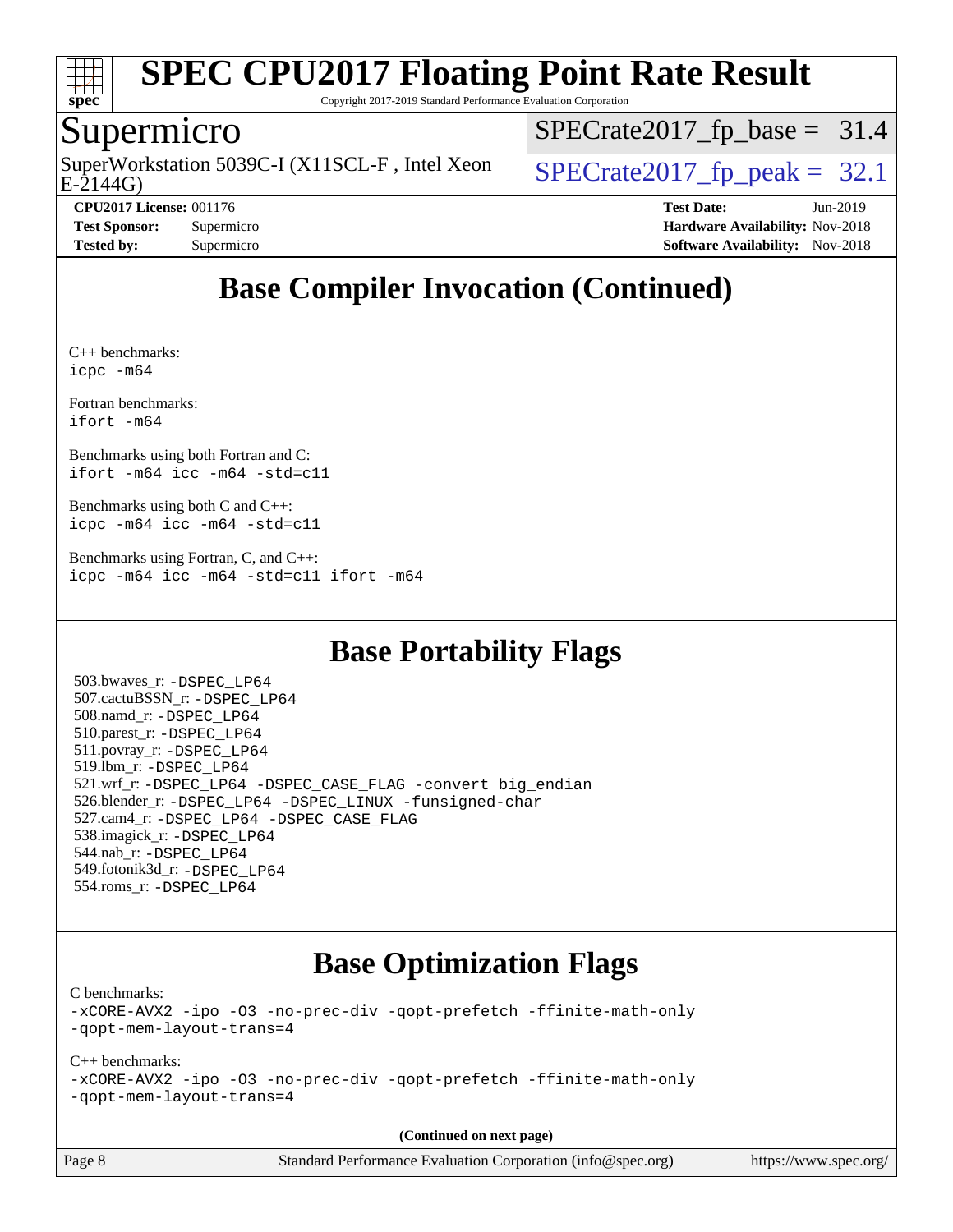

Copyright 2017-2019 Standard Performance Evaluation Corporation

### Supermicro

E-2144G) SuperWorkstation 5039C-I (X11SCL-F, Intel Xeon  $\big|$  [SPECrate2017\\_fp\\_peak =](http://www.spec.org/auto/cpu2017/Docs/result-fields.html#SPECrate2017fppeak) 32.1

 $SPECTate2017_fp\_base = 31.4$ 

**[CPU2017 License:](http://www.spec.org/auto/cpu2017/Docs/result-fields.html#CPU2017License)** 001176 **[Test Date:](http://www.spec.org/auto/cpu2017/Docs/result-fields.html#TestDate)** Jun-2019 **[Test Sponsor:](http://www.spec.org/auto/cpu2017/Docs/result-fields.html#TestSponsor)** Supermicro **[Hardware Availability:](http://www.spec.org/auto/cpu2017/Docs/result-fields.html#HardwareAvailability)** Nov-2018 **[Tested by:](http://www.spec.org/auto/cpu2017/Docs/result-fields.html#Testedby)** Supermicro **Supermicro [Software Availability:](http://www.spec.org/auto/cpu2017/Docs/result-fields.html#SoftwareAvailability)** Nov-2018

# **[Base Optimization Flags \(Continued\)](http://www.spec.org/auto/cpu2017/Docs/result-fields.html#BaseOptimizationFlags)**

[Fortran benchmarks](http://www.spec.org/auto/cpu2017/Docs/result-fields.html#Fortranbenchmarks):

[-xCORE-AVX2](http://www.spec.org/cpu2017/results/res2019q3/cpu2017-20190625-15861.flags.html#user_FCbase_f-xCORE-AVX2) [-ipo](http://www.spec.org/cpu2017/results/res2019q3/cpu2017-20190625-15861.flags.html#user_FCbase_f-ipo) [-O3](http://www.spec.org/cpu2017/results/res2019q3/cpu2017-20190625-15861.flags.html#user_FCbase_f-O3) [-no-prec-div](http://www.spec.org/cpu2017/results/res2019q3/cpu2017-20190625-15861.flags.html#user_FCbase_f-no-prec-div) [-qopt-prefetch](http://www.spec.org/cpu2017/results/res2019q3/cpu2017-20190625-15861.flags.html#user_FCbase_f-qopt-prefetch) [-ffinite-math-only](http://www.spec.org/cpu2017/results/res2019q3/cpu2017-20190625-15861.flags.html#user_FCbase_f_finite_math_only_cb91587bd2077682c4b38af759c288ed7c732db004271a9512da14a4f8007909a5f1427ecbf1a0fb78ff2a814402c6114ac565ca162485bbcae155b5e4258871) [-qopt-mem-layout-trans=4](http://www.spec.org/cpu2017/results/res2019q3/cpu2017-20190625-15861.flags.html#user_FCbase_f-qopt-mem-layout-trans_fa39e755916c150a61361b7846f310bcdf6f04e385ef281cadf3647acec3f0ae266d1a1d22d972a7087a248fd4e6ca390a3634700869573d231a252c784941a8) [-auto](http://www.spec.org/cpu2017/results/res2019q3/cpu2017-20190625-15861.flags.html#user_FCbase_f-auto) [-nostandard-realloc-lhs](http://www.spec.org/cpu2017/results/res2019q3/cpu2017-20190625-15861.flags.html#user_FCbase_f_2003_std_realloc_82b4557e90729c0f113870c07e44d33d6f5a304b4f63d4c15d2d0f1fab99f5daaed73bdb9275d9ae411527f28b936061aa8b9c8f2d63842963b95c9dd6426b8a) [-align array32byte](http://www.spec.org/cpu2017/results/res2019q3/cpu2017-20190625-15861.flags.html#user_FCbase_align_array32byte_b982fe038af199962ba9a80c053b8342c548c85b40b8e86eb3cc33dee0d7986a4af373ac2d51c3f7cf710a18d62fdce2948f201cd044323541f22fc0fffc51b6)

[Benchmarks using both Fortran and C](http://www.spec.org/auto/cpu2017/Docs/result-fields.html#BenchmarksusingbothFortranandC): [-xCORE-AVX2](http://www.spec.org/cpu2017/results/res2019q3/cpu2017-20190625-15861.flags.html#user_CC_FCbase_f-xCORE-AVX2) [-ipo](http://www.spec.org/cpu2017/results/res2019q3/cpu2017-20190625-15861.flags.html#user_CC_FCbase_f-ipo) [-O3](http://www.spec.org/cpu2017/results/res2019q3/cpu2017-20190625-15861.flags.html#user_CC_FCbase_f-O3) [-no-prec-div](http://www.spec.org/cpu2017/results/res2019q3/cpu2017-20190625-15861.flags.html#user_CC_FCbase_f-no-prec-div) [-qopt-prefetch](http://www.spec.org/cpu2017/results/res2019q3/cpu2017-20190625-15861.flags.html#user_CC_FCbase_f-qopt-prefetch) [-ffinite-math-only](http://www.spec.org/cpu2017/results/res2019q3/cpu2017-20190625-15861.flags.html#user_CC_FCbase_f_finite_math_only_cb91587bd2077682c4b38af759c288ed7c732db004271a9512da14a4f8007909a5f1427ecbf1a0fb78ff2a814402c6114ac565ca162485bbcae155b5e4258871) [-qopt-mem-layout-trans=4](http://www.spec.org/cpu2017/results/res2019q3/cpu2017-20190625-15861.flags.html#user_CC_FCbase_f-qopt-mem-layout-trans_fa39e755916c150a61361b7846f310bcdf6f04e385ef281cadf3647acec3f0ae266d1a1d22d972a7087a248fd4e6ca390a3634700869573d231a252c784941a8) [-auto](http://www.spec.org/cpu2017/results/res2019q3/cpu2017-20190625-15861.flags.html#user_CC_FCbase_f-auto) [-nostandard-realloc-lhs](http://www.spec.org/cpu2017/results/res2019q3/cpu2017-20190625-15861.flags.html#user_CC_FCbase_f_2003_std_realloc_82b4557e90729c0f113870c07e44d33d6f5a304b4f63d4c15d2d0f1fab99f5daaed73bdb9275d9ae411527f28b936061aa8b9c8f2d63842963b95c9dd6426b8a) [-align array32byte](http://www.spec.org/cpu2017/results/res2019q3/cpu2017-20190625-15861.flags.html#user_CC_FCbase_align_array32byte_b982fe038af199962ba9a80c053b8342c548c85b40b8e86eb3cc33dee0d7986a4af373ac2d51c3f7cf710a18d62fdce2948f201cd044323541f22fc0fffc51b6)

[Benchmarks using both C and C++](http://www.spec.org/auto/cpu2017/Docs/result-fields.html#BenchmarksusingbothCandCXX): [-xCORE-AVX2](http://www.spec.org/cpu2017/results/res2019q3/cpu2017-20190625-15861.flags.html#user_CC_CXXbase_f-xCORE-AVX2) [-ipo](http://www.spec.org/cpu2017/results/res2019q3/cpu2017-20190625-15861.flags.html#user_CC_CXXbase_f-ipo) [-O3](http://www.spec.org/cpu2017/results/res2019q3/cpu2017-20190625-15861.flags.html#user_CC_CXXbase_f-O3) [-no-prec-div](http://www.spec.org/cpu2017/results/res2019q3/cpu2017-20190625-15861.flags.html#user_CC_CXXbase_f-no-prec-div) [-qopt-prefetch](http://www.spec.org/cpu2017/results/res2019q3/cpu2017-20190625-15861.flags.html#user_CC_CXXbase_f-qopt-prefetch) [-ffinite-math-only](http://www.spec.org/cpu2017/results/res2019q3/cpu2017-20190625-15861.flags.html#user_CC_CXXbase_f_finite_math_only_cb91587bd2077682c4b38af759c288ed7c732db004271a9512da14a4f8007909a5f1427ecbf1a0fb78ff2a814402c6114ac565ca162485bbcae155b5e4258871) [-qopt-mem-layout-trans=4](http://www.spec.org/cpu2017/results/res2019q3/cpu2017-20190625-15861.flags.html#user_CC_CXXbase_f-qopt-mem-layout-trans_fa39e755916c150a61361b7846f310bcdf6f04e385ef281cadf3647acec3f0ae266d1a1d22d972a7087a248fd4e6ca390a3634700869573d231a252c784941a8)

[Benchmarks using Fortran, C, and C++:](http://www.spec.org/auto/cpu2017/Docs/result-fields.html#BenchmarksusingFortranCandCXX)

[-xCORE-AVX2](http://www.spec.org/cpu2017/results/res2019q3/cpu2017-20190625-15861.flags.html#user_CC_CXX_FCbase_f-xCORE-AVX2) [-ipo](http://www.spec.org/cpu2017/results/res2019q3/cpu2017-20190625-15861.flags.html#user_CC_CXX_FCbase_f-ipo) [-O3](http://www.spec.org/cpu2017/results/res2019q3/cpu2017-20190625-15861.flags.html#user_CC_CXX_FCbase_f-O3) [-no-prec-div](http://www.spec.org/cpu2017/results/res2019q3/cpu2017-20190625-15861.flags.html#user_CC_CXX_FCbase_f-no-prec-div) [-qopt-prefetch](http://www.spec.org/cpu2017/results/res2019q3/cpu2017-20190625-15861.flags.html#user_CC_CXX_FCbase_f-qopt-prefetch) [-ffinite-math-only](http://www.spec.org/cpu2017/results/res2019q3/cpu2017-20190625-15861.flags.html#user_CC_CXX_FCbase_f_finite_math_only_cb91587bd2077682c4b38af759c288ed7c732db004271a9512da14a4f8007909a5f1427ecbf1a0fb78ff2a814402c6114ac565ca162485bbcae155b5e4258871) [-qopt-mem-layout-trans=4](http://www.spec.org/cpu2017/results/res2019q3/cpu2017-20190625-15861.flags.html#user_CC_CXX_FCbase_f-qopt-mem-layout-trans_fa39e755916c150a61361b7846f310bcdf6f04e385ef281cadf3647acec3f0ae266d1a1d22d972a7087a248fd4e6ca390a3634700869573d231a252c784941a8) [-auto](http://www.spec.org/cpu2017/results/res2019q3/cpu2017-20190625-15861.flags.html#user_CC_CXX_FCbase_f-auto) [-nostandard-realloc-lhs](http://www.spec.org/cpu2017/results/res2019q3/cpu2017-20190625-15861.flags.html#user_CC_CXX_FCbase_f_2003_std_realloc_82b4557e90729c0f113870c07e44d33d6f5a304b4f63d4c15d2d0f1fab99f5daaed73bdb9275d9ae411527f28b936061aa8b9c8f2d63842963b95c9dd6426b8a) [-align array32byte](http://www.spec.org/cpu2017/results/res2019q3/cpu2017-20190625-15861.flags.html#user_CC_CXX_FCbase_align_array32byte_b982fe038af199962ba9a80c053b8342c548c85b40b8e86eb3cc33dee0d7986a4af373ac2d51c3f7cf710a18d62fdce2948f201cd044323541f22fc0fffc51b6)

### **[Peak Compiler Invocation](http://www.spec.org/auto/cpu2017/Docs/result-fields.html#PeakCompilerInvocation)**

[C benchmarks](http://www.spec.org/auto/cpu2017/Docs/result-fields.html#Cbenchmarks): [icc -m64 -std=c11](http://www.spec.org/cpu2017/results/res2019q3/cpu2017-20190625-15861.flags.html#user_CCpeak_intel_icc_64bit_c11_33ee0cdaae7deeeab2a9725423ba97205ce30f63b9926c2519791662299b76a0318f32ddfffdc46587804de3178b4f9328c46fa7c2b0cd779d7a61945c91cd35)

[C++ benchmarks:](http://www.spec.org/auto/cpu2017/Docs/result-fields.html#CXXbenchmarks) [icpc -m64](http://www.spec.org/cpu2017/results/res2019q3/cpu2017-20190625-15861.flags.html#user_CXXpeak_intel_icpc_64bit_4ecb2543ae3f1412ef961e0650ca070fec7b7afdcd6ed48761b84423119d1bf6bdf5cad15b44d48e7256388bc77273b966e5eb805aefd121eb22e9299b2ec9d9)

[Fortran benchmarks](http://www.spec.org/auto/cpu2017/Docs/result-fields.html#Fortranbenchmarks): [ifort -m64](http://www.spec.org/cpu2017/results/res2019q3/cpu2017-20190625-15861.flags.html#user_FCpeak_intel_ifort_64bit_24f2bb282fbaeffd6157abe4f878425411749daecae9a33200eee2bee2fe76f3b89351d69a8130dd5949958ce389cf37ff59a95e7a40d588e8d3a57e0c3fd751)

[Benchmarks using both Fortran and C](http://www.spec.org/auto/cpu2017/Docs/result-fields.html#BenchmarksusingbothFortranandC): [ifort -m64](http://www.spec.org/cpu2017/results/res2019q3/cpu2017-20190625-15861.flags.html#user_CC_FCpeak_intel_ifort_64bit_24f2bb282fbaeffd6157abe4f878425411749daecae9a33200eee2bee2fe76f3b89351d69a8130dd5949958ce389cf37ff59a95e7a40d588e8d3a57e0c3fd751) [icc -m64 -std=c11](http://www.spec.org/cpu2017/results/res2019q3/cpu2017-20190625-15861.flags.html#user_CC_FCpeak_intel_icc_64bit_c11_33ee0cdaae7deeeab2a9725423ba97205ce30f63b9926c2519791662299b76a0318f32ddfffdc46587804de3178b4f9328c46fa7c2b0cd779d7a61945c91cd35)

[Benchmarks using both C and C++](http://www.spec.org/auto/cpu2017/Docs/result-fields.html#BenchmarksusingbothCandCXX): [icpc -m64](http://www.spec.org/cpu2017/results/res2019q3/cpu2017-20190625-15861.flags.html#user_CC_CXXpeak_intel_icpc_64bit_4ecb2543ae3f1412ef961e0650ca070fec7b7afdcd6ed48761b84423119d1bf6bdf5cad15b44d48e7256388bc77273b966e5eb805aefd121eb22e9299b2ec9d9) [icc -m64 -std=c11](http://www.spec.org/cpu2017/results/res2019q3/cpu2017-20190625-15861.flags.html#user_CC_CXXpeak_intel_icc_64bit_c11_33ee0cdaae7deeeab2a9725423ba97205ce30f63b9926c2519791662299b76a0318f32ddfffdc46587804de3178b4f9328c46fa7c2b0cd779d7a61945c91cd35)

[Benchmarks using Fortran, C, and C++:](http://www.spec.org/auto/cpu2017/Docs/result-fields.html#BenchmarksusingFortranCandCXX) [icpc -m64](http://www.spec.org/cpu2017/results/res2019q3/cpu2017-20190625-15861.flags.html#user_CC_CXX_FCpeak_intel_icpc_64bit_4ecb2543ae3f1412ef961e0650ca070fec7b7afdcd6ed48761b84423119d1bf6bdf5cad15b44d48e7256388bc77273b966e5eb805aefd121eb22e9299b2ec9d9) [icc -m64 -std=c11](http://www.spec.org/cpu2017/results/res2019q3/cpu2017-20190625-15861.flags.html#user_CC_CXX_FCpeak_intel_icc_64bit_c11_33ee0cdaae7deeeab2a9725423ba97205ce30f63b9926c2519791662299b76a0318f32ddfffdc46587804de3178b4f9328c46fa7c2b0cd779d7a61945c91cd35) [ifort -m64](http://www.spec.org/cpu2017/results/res2019q3/cpu2017-20190625-15861.flags.html#user_CC_CXX_FCpeak_intel_ifort_64bit_24f2bb282fbaeffd6157abe4f878425411749daecae9a33200eee2bee2fe76f3b89351d69a8130dd5949958ce389cf37ff59a95e7a40d588e8d3a57e0c3fd751)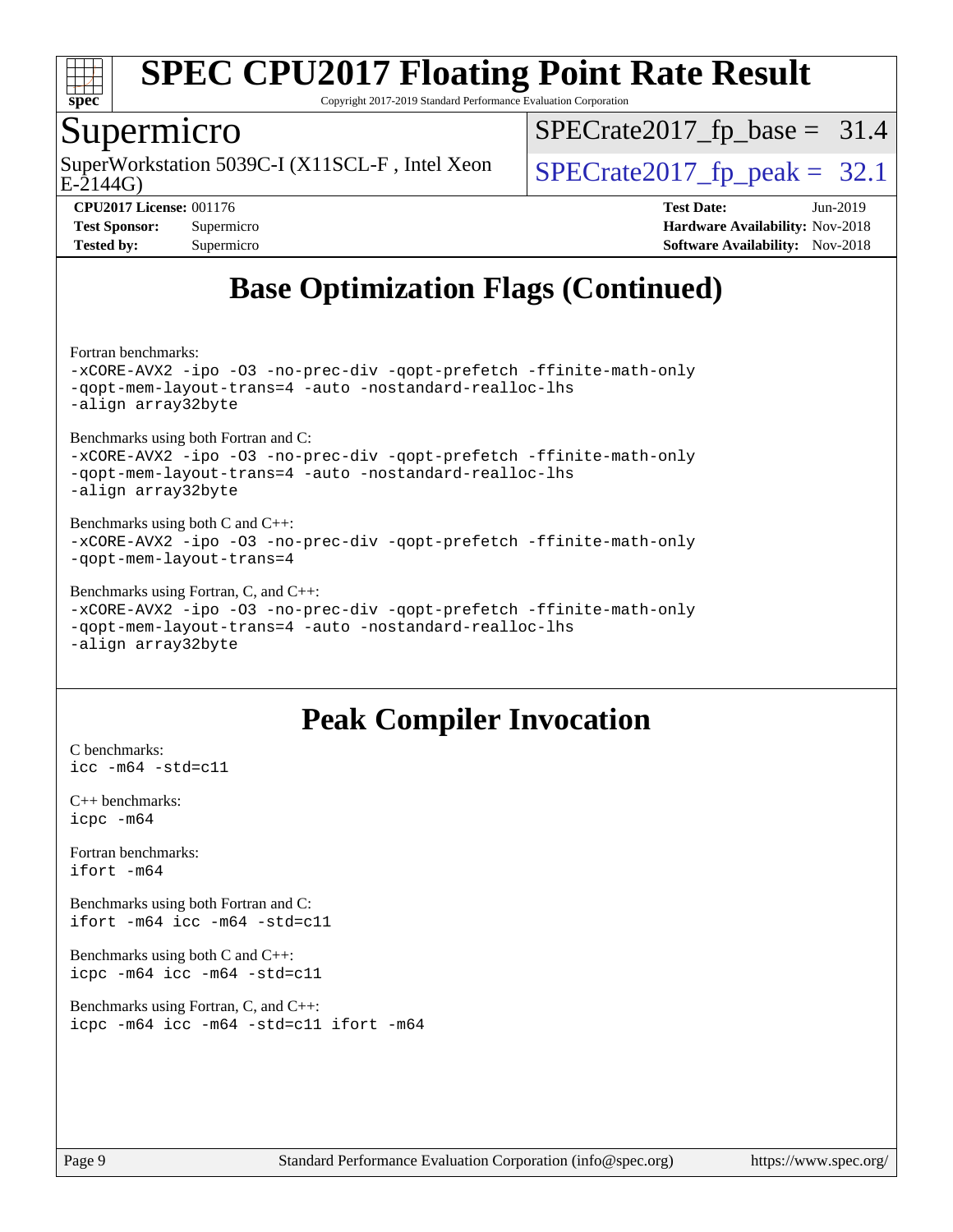

Copyright 2017-2019 Standard Performance Evaluation Corporation

### Supermicro

SuperWorkstation 5039C-I (X11SCL-F, Intel Xeon  $\big|$  [SPECrate2017\\_fp\\_peak =](http://www.spec.org/auto/cpu2017/Docs/result-fields.html#SPECrate2017fppeak) 32.1

 $SPECrate2017_fp\_base = 31.4$ 

E-2144G)

**[CPU2017 License:](http://www.spec.org/auto/cpu2017/Docs/result-fields.html#CPU2017License)** 001176 **[Test Date:](http://www.spec.org/auto/cpu2017/Docs/result-fields.html#TestDate)** Jun-2019 **[Test Sponsor:](http://www.spec.org/auto/cpu2017/Docs/result-fields.html#TestSponsor)** Supermicro **[Hardware Availability:](http://www.spec.org/auto/cpu2017/Docs/result-fields.html#HardwareAvailability)** Nov-2018 **[Tested by:](http://www.spec.org/auto/cpu2017/Docs/result-fields.html#Testedby)** Supermicro **Supermicro [Software Availability:](http://www.spec.org/auto/cpu2017/Docs/result-fields.html#SoftwareAvailability)** Nov-2018

# **[Peak Portability Flags](http://www.spec.org/auto/cpu2017/Docs/result-fields.html#PeakPortabilityFlags)**

Same as Base Portability Flags

# **[Peak Optimization Flags](http://www.spec.org/auto/cpu2017/Docs/result-fields.html#PeakOptimizationFlags)**

[C benchmarks](http://www.spec.org/auto/cpu2017/Docs/result-fields.html#Cbenchmarks):

 519.lbm\_r: [-prof-gen](http://www.spec.org/cpu2017/results/res2019q3/cpu2017-20190625-15861.flags.html#user_peakPASS1_CFLAGSPASS1_LDFLAGS519_lbm_r_prof_gen_5aa4926d6013ddb2a31985c654b3eb18169fc0c6952a63635c234f711e6e63dd76e94ad52365559451ec499a2cdb89e4dc58ba4c67ef54ca681ffbe1461d6b36)(pass 1) [-prof-use](http://www.spec.org/cpu2017/results/res2019q3/cpu2017-20190625-15861.flags.html#user_peakPASS2_CFLAGSPASS2_LDFLAGS519_lbm_r_prof_use_1a21ceae95f36a2b53c25747139a6c16ca95bd9def2a207b4f0849963b97e94f5260e30a0c64f4bb623698870e679ca08317ef8150905d41bd88c6f78df73f19)(pass 2) [-ipo](http://www.spec.org/cpu2017/results/res2019q3/cpu2017-20190625-15861.flags.html#user_peakPASS1_COPTIMIZEPASS2_COPTIMIZE519_lbm_r_f-ipo) [-xCORE-AVX2](http://www.spec.org/cpu2017/results/res2019q3/cpu2017-20190625-15861.flags.html#user_peakPASS2_COPTIMIZE519_lbm_r_f-xCORE-AVX2) [-O3](http://www.spec.org/cpu2017/results/res2019q3/cpu2017-20190625-15861.flags.html#user_peakPASS1_COPTIMIZEPASS2_COPTIMIZE519_lbm_r_f-O3) [-no-prec-div](http://www.spec.org/cpu2017/results/res2019q3/cpu2017-20190625-15861.flags.html#user_peakPASS1_COPTIMIZEPASS2_COPTIMIZE519_lbm_r_f-no-prec-div) [-qopt-prefetch](http://www.spec.org/cpu2017/results/res2019q3/cpu2017-20190625-15861.flags.html#user_peakPASS1_COPTIMIZEPASS2_COPTIMIZE519_lbm_r_f-qopt-prefetch) [-ffinite-math-only](http://www.spec.org/cpu2017/results/res2019q3/cpu2017-20190625-15861.flags.html#user_peakPASS1_COPTIMIZEPASS2_COPTIMIZE519_lbm_r_f_finite_math_only_cb91587bd2077682c4b38af759c288ed7c732db004271a9512da14a4f8007909a5f1427ecbf1a0fb78ff2a814402c6114ac565ca162485bbcae155b5e4258871) [-qopt-mem-layout-trans=4](http://www.spec.org/cpu2017/results/res2019q3/cpu2017-20190625-15861.flags.html#user_peakPASS1_COPTIMIZEPASS2_COPTIMIZE519_lbm_r_f-qopt-mem-layout-trans_fa39e755916c150a61361b7846f310bcdf6f04e385ef281cadf3647acec3f0ae266d1a1d22d972a7087a248fd4e6ca390a3634700869573d231a252c784941a8)

 538.imagick\_r: [-xCORE-AVX2](http://www.spec.org/cpu2017/results/res2019q3/cpu2017-20190625-15861.flags.html#user_peakCOPTIMIZE538_imagick_r_f-xCORE-AVX2) [-ipo](http://www.spec.org/cpu2017/results/res2019q3/cpu2017-20190625-15861.flags.html#user_peakCOPTIMIZE538_imagick_r_f-ipo) [-O3](http://www.spec.org/cpu2017/results/res2019q3/cpu2017-20190625-15861.flags.html#user_peakCOPTIMIZE538_imagick_r_f-O3) [-no-prec-div](http://www.spec.org/cpu2017/results/res2019q3/cpu2017-20190625-15861.flags.html#user_peakCOPTIMIZE538_imagick_r_f-no-prec-div) [-qopt-prefetch](http://www.spec.org/cpu2017/results/res2019q3/cpu2017-20190625-15861.flags.html#user_peakCOPTIMIZE538_imagick_r_f-qopt-prefetch) [-ffinite-math-only](http://www.spec.org/cpu2017/results/res2019q3/cpu2017-20190625-15861.flags.html#user_peakCOPTIMIZE538_imagick_r_f_finite_math_only_cb91587bd2077682c4b38af759c288ed7c732db004271a9512da14a4f8007909a5f1427ecbf1a0fb78ff2a814402c6114ac565ca162485bbcae155b5e4258871) [-qopt-mem-layout-trans=4](http://www.spec.org/cpu2017/results/res2019q3/cpu2017-20190625-15861.flags.html#user_peakCOPTIMIZE538_imagick_r_f-qopt-mem-layout-trans_fa39e755916c150a61361b7846f310bcdf6f04e385ef281cadf3647acec3f0ae266d1a1d22d972a7087a248fd4e6ca390a3634700869573d231a252c784941a8)

544.nab\_r: Same as 538.imagick\_r

[C++ benchmarks:](http://www.spec.org/auto/cpu2017/Docs/result-fields.html#CXXbenchmarks)

```
 508.namd_r: -prof-gen(pass 1) -prof-use(pass 2) -ipo -xCORE-AVX2 -O3
-no-prec-div -qopt-prefetch -ffinite-math-only
-qopt-mem-layout-trans=4
```
 510.parest\_r: [-xCORE-AVX2](http://www.spec.org/cpu2017/results/res2019q3/cpu2017-20190625-15861.flags.html#user_peakCXXOPTIMIZE510_parest_r_f-xCORE-AVX2) [-ipo](http://www.spec.org/cpu2017/results/res2019q3/cpu2017-20190625-15861.flags.html#user_peakCXXOPTIMIZE510_parest_r_f-ipo) [-O3](http://www.spec.org/cpu2017/results/res2019q3/cpu2017-20190625-15861.flags.html#user_peakCXXOPTIMIZE510_parest_r_f-O3) [-no-prec-div](http://www.spec.org/cpu2017/results/res2019q3/cpu2017-20190625-15861.flags.html#user_peakCXXOPTIMIZE510_parest_r_f-no-prec-div) [-qopt-prefetch](http://www.spec.org/cpu2017/results/res2019q3/cpu2017-20190625-15861.flags.html#user_peakCXXOPTIMIZE510_parest_r_f-qopt-prefetch) [-ffinite-math-only](http://www.spec.org/cpu2017/results/res2019q3/cpu2017-20190625-15861.flags.html#user_peakCXXOPTIMIZE510_parest_r_f_finite_math_only_cb91587bd2077682c4b38af759c288ed7c732db004271a9512da14a4f8007909a5f1427ecbf1a0fb78ff2a814402c6114ac565ca162485bbcae155b5e4258871) [-qopt-mem-layout-trans=4](http://www.spec.org/cpu2017/results/res2019q3/cpu2017-20190625-15861.flags.html#user_peakCXXOPTIMIZE510_parest_r_f-qopt-mem-layout-trans_fa39e755916c150a61361b7846f310bcdf6f04e385ef281cadf3647acec3f0ae266d1a1d22d972a7087a248fd4e6ca390a3634700869573d231a252c784941a8)

[Fortran benchmarks](http://www.spec.org/auto/cpu2017/Docs/result-fields.html#Fortranbenchmarks):

 503.bwaves\_r: [-xCORE-AVX2](http://www.spec.org/cpu2017/results/res2019q3/cpu2017-20190625-15861.flags.html#user_peakFOPTIMIZE503_bwaves_r_f-xCORE-AVX2) [-ipo](http://www.spec.org/cpu2017/results/res2019q3/cpu2017-20190625-15861.flags.html#user_peakFOPTIMIZE503_bwaves_r_f-ipo) [-O3](http://www.spec.org/cpu2017/results/res2019q3/cpu2017-20190625-15861.flags.html#user_peakFOPTIMIZE503_bwaves_r_f-O3) [-no-prec-div](http://www.spec.org/cpu2017/results/res2019q3/cpu2017-20190625-15861.flags.html#user_peakFOPTIMIZE503_bwaves_r_f-no-prec-div) [-qopt-prefetch](http://www.spec.org/cpu2017/results/res2019q3/cpu2017-20190625-15861.flags.html#user_peakFOPTIMIZE503_bwaves_r_f-qopt-prefetch) [-ffinite-math-only](http://www.spec.org/cpu2017/results/res2019q3/cpu2017-20190625-15861.flags.html#user_peakFOPTIMIZE503_bwaves_r_f_finite_math_only_cb91587bd2077682c4b38af759c288ed7c732db004271a9512da14a4f8007909a5f1427ecbf1a0fb78ff2a814402c6114ac565ca162485bbcae155b5e4258871) [-qopt-mem-layout-trans=4](http://www.spec.org/cpu2017/results/res2019q3/cpu2017-20190625-15861.flags.html#user_peakFOPTIMIZE503_bwaves_r_f-qopt-mem-layout-trans_fa39e755916c150a61361b7846f310bcdf6f04e385ef281cadf3647acec3f0ae266d1a1d22d972a7087a248fd4e6ca390a3634700869573d231a252c784941a8) [-auto](http://www.spec.org/cpu2017/results/res2019q3/cpu2017-20190625-15861.flags.html#user_peakFOPTIMIZE503_bwaves_r_f-auto) [-nostandard-realloc-lhs](http://www.spec.org/cpu2017/results/res2019q3/cpu2017-20190625-15861.flags.html#user_peakEXTRA_FOPTIMIZE503_bwaves_r_f_2003_std_realloc_82b4557e90729c0f113870c07e44d33d6f5a304b4f63d4c15d2d0f1fab99f5daaed73bdb9275d9ae411527f28b936061aa8b9c8f2d63842963b95c9dd6426b8a) [-align array32byte](http://www.spec.org/cpu2017/results/res2019q3/cpu2017-20190625-15861.flags.html#user_peakEXTRA_FOPTIMIZE503_bwaves_r_align_array32byte_b982fe038af199962ba9a80c053b8342c548c85b40b8e86eb3cc33dee0d7986a4af373ac2d51c3f7cf710a18d62fdce2948f201cd044323541f22fc0fffc51b6)

549.fotonik3d\_r: Same as 503.bwaves\_r

 554.roms\_r: [-prof-gen](http://www.spec.org/cpu2017/results/res2019q3/cpu2017-20190625-15861.flags.html#user_peakPASS1_FFLAGSPASS1_LDFLAGS554_roms_r_prof_gen_5aa4926d6013ddb2a31985c654b3eb18169fc0c6952a63635c234f711e6e63dd76e94ad52365559451ec499a2cdb89e4dc58ba4c67ef54ca681ffbe1461d6b36)(pass 1) [-prof-use](http://www.spec.org/cpu2017/results/res2019q3/cpu2017-20190625-15861.flags.html#user_peakPASS2_FFLAGSPASS2_LDFLAGS554_roms_r_prof_use_1a21ceae95f36a2b53c25747139a6c16ca95bd9def2a207b4f0849963b97e94f5260e30a0c64f4bb623698870e679ca08317ef8150905d41bd88c6f78df73f19)(pass 2) [-ipo](http://www.spec.org/cpu2017/results/res2019q3/cpu2017-20190625-15861.flags.html#user_peakPASS1_FOPTIMIZEPASS2_FOPTIMIZE554_roms_r_f-ipo) [-xCORE-AVX2](http://www.spec.org/cpu2017/results/res2019q3/cpu2017-20190625-15861.flags.html#user_peakPASS2_FOPTIMIZE554_roms_r_f-xCORE-AVX2) [-O3](http://www.spec.org/cpu2017/results/res2019q3/cpu2017-20190625-15861.flags.html#user_peakPASS1_FOPTIMIZEPASS2_FOPTIMIZE554_roms_r_f-O3) [-no-prec-div](http://www.spec.org/cpu2017/results/res2019q3/cpu2017-20190625-15861.flags.html#user_peakPASS1_FOPTIMIZEPASS2_FOPTIMIZE554_roms_r_f-no-prec-div) [-qopt-prefetch](http://www.spec.org/cpu2017/results/res2019q3/cpu2017-20190625-15861.flags.html#user_peakPASS1_FOPTIMIZEPASS2_FOPTIMIZE554_roms_r_f-qopt-prefetch) [-ffinite-math-only](http://www.spec.org/cpu2017/results/res2019q3/cpu2017-20190625-15861.flags.html#user_peakPASS1_FOPTIMIZEPASS2_FOPTIMIZE554_roms_r_f_finite_math_only_cb91587bd2077682c4b38af759c288ed7c732db004271a9512da14a4f8007909a5f1427ecbf1a0fb78ff2a814402c6114ac565ca162485bbcae155b5e4258871) [-qopt-mem-layout-trans=4](http://www.spec.org/cpu2017/results/res2019q3/cpu2017-20190625-15861.flags.html#user_peakPASS1_FOPTIMIZEPASS2_FOPTIMIZE554_roms_r_f-qopt-mem-layout-trans_fa39e755916c150a61361b7846f310bcdf6f04e385ef281cadf3647acec3f0ae266d1a1d22d972a7087a248fd4e6ca390a3634700869573d231a252c784941a8) [-auto](http://www.spec.org/cpu2017/results/res2019q3/cpu2017-20190625-15861.flags.html#user_peakPASS2_FOPTIMIZE554_roms_r_f-auto) [-nostandard-realloc-lhs](http://www.spec.org/cpu2017/results/res2019q3/cpu2017-20190625-15861.flags.html#user_peakEXTRA_FOPTIMIZE554_roms_r_f_2003_std_realloc_82b4557e90729c0f113870c07e44d33d6f5a304b4f63d4c15d2d0f1fab99f5daaed73bdb9275d9ae411527f28b936061aa8b9c8f2d63842963b95c9dd6426b8a) [-align array32byte](http://www.spec.org/cpu2017/results/res2019q3/cpu2017-20190625-15861.flags.html#user_peakEXTRA_FOPTIMIZE554_roms_r_align_array32byte_b982fe038af199962ba9a80c053b8342c548c85b40b8e86eb3cc33dee0d7986a4af373ac2d51c3f7cf710a18d62fdce2948f201cd044323541f22fc0fffc51b6)

[Benchmarks using both Fortran and C](http://www.spec.org/auto/cpu2017/Docs/result-fields.html#BenchmarksusingbothFortranandC):

```
-prof-gen(pass 1) -prof-use(pass 2) -ipo -xCORE-AVX2 -O3
-no-prec-div -qopt-prefetch -ffinite-math-only
-qopt-mem-layout-trans=4 -auto -nostandard-realloc-lhs
-align array32byte
```
**(Continued on next page)**